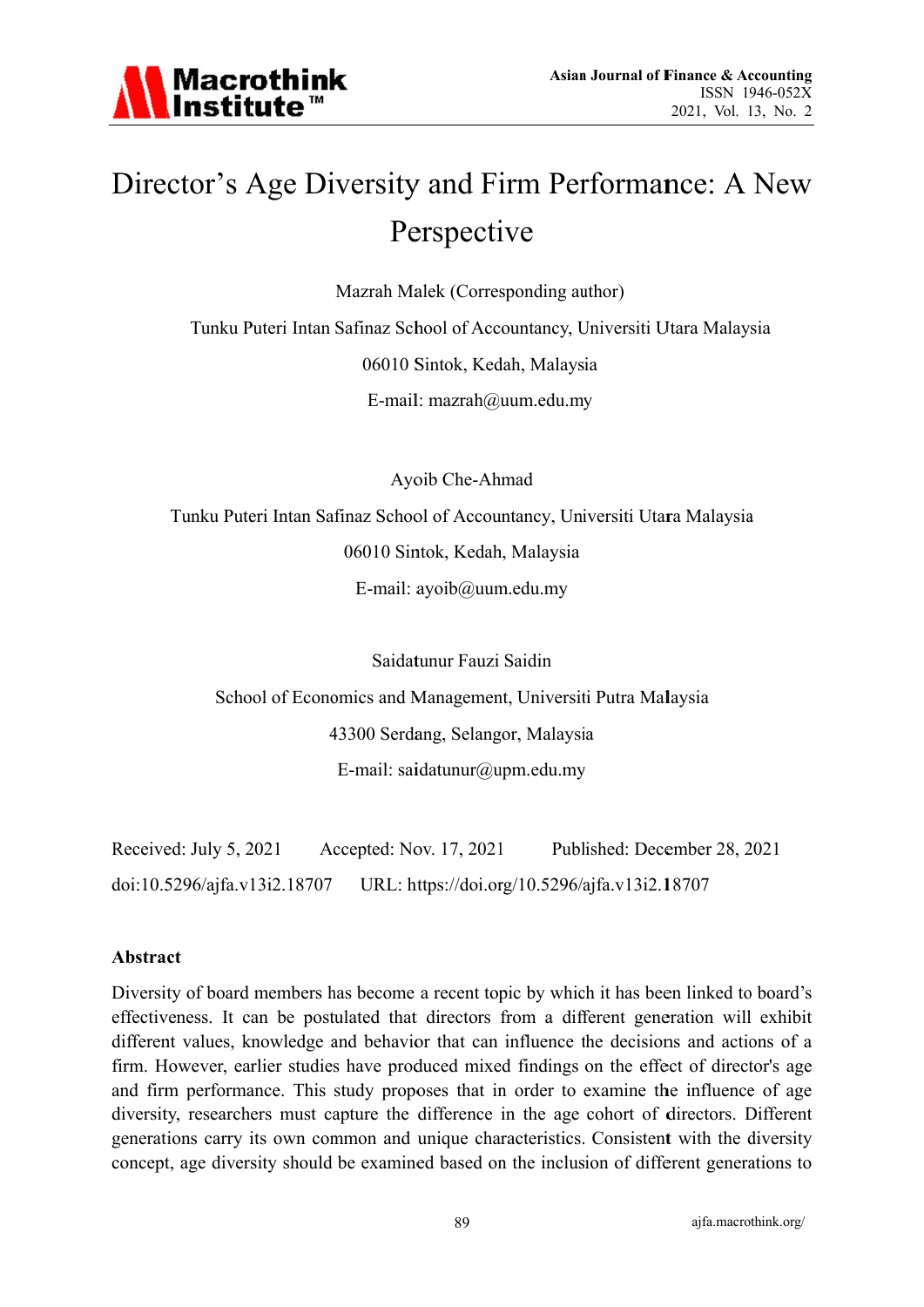

the board, and not just the average number of directors' age as practiced in earlier studies.

Keywords: age, diversity, generation, performance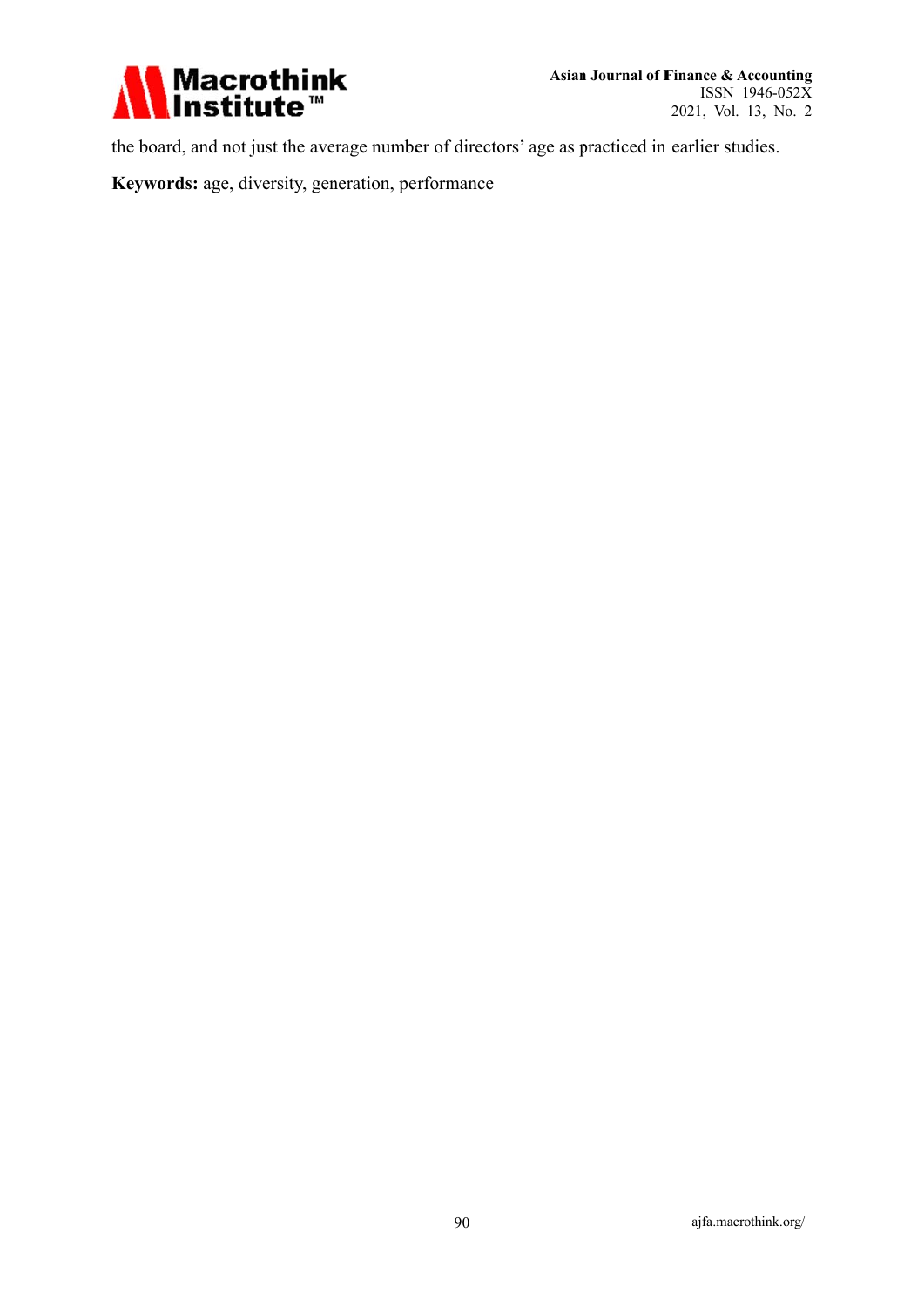

#### 1. Introduction

The collapse of mega corporations such as WorldCom and Enron in the early 21<sup>st</sup> century can be considered the impetus to corporate governance reforms in many countries including Malaysia. The reformation has been focusing on having 'better' corporate governance by means of 'tidying up' the boardroom (see for example U.S Sarbanes Oxley Act, 2002; Malaysian Code on Corporate Governance, 2017). The early emphasis on board of directors' reform is on enhancing the independence of non-executive directors which is consistent with the monitoring roles of directors. For example, the U.S Sarbanes Oxley Act (2002) has restricted the audit committee from receiving any consulting, advisory and compensatory fee (other than as a director) and must not be an affiliated person of the company or any subsidiary. In Malaysia, the latest Malaysian Code on Corporate Governance (2017) requires independent directors to hold their position for a maximum number of nine (9) years only, among other things. However, the role of directors goes beyond than just their oversight role to management. They are also expected to be actively involved in the company's operations, in order to be able to enhance its performance. For example, as postulated by Hambrick & Mason (1984), board of directors is also responsible in identifying strategic directions and improving the firm's decision-making. The Malaysian Code on Corporate Governance (2017) also highlighted that the board is also responsible for the long-term success of a company and the delivery of sustainable value to its stakeholders. Furthermore, as the highest internal governance mechanism especially in a unitary board structure, most main decisions are decided at the board level. Top management appointments, internal controls and strategic decisions are among the decisions that require board's approval. Therefore, in recent years, the diversity of board members has received countless attention, not only by researchers but also regulatory bodies and the general public. This is because the perception is that board of directors with diverse backgrounds can enhance the effectiveness of the board and thus, the firm's performance (Abdullah & Ku Ismail, 2013; Horvath & Spirollari, 2012; Gavrea & Stegerean, 2012).

The concept of diversity of the board of directors can be viewed as having a mix of education backgrounds, genders, ethnicities, ages, etc. among the directors (Pechersky, 2016). Each member of the board represents accomplished individuals which can contribute and enhance the decision-making process (Minichilli et al., 2009). Diversity of board members can improve the decisions made by companies, accomplished by having several different perspectives within the board which later may spawn into fruitful discussions and exchange of ideas (Hoffman & Maier, 1961). This is based on the beliefs that a homogenous group of individuals may have the same perspective and through diversity, they can bring in several inputs. Furthermore, as the responsibility of the board has now expanded to other stakeholders (previously, only shareholders), it stands a strong point that the board should be comprised of representatives of the entire stakeholders (Husey & Rindova, 2001; Abdullah & Ku Ismail, 2013). The government, in general has begun to recognize the benefits of diversity, for example in the U.K, regulatory agencies encourage top public listed companies to improve gender diversity on their boards (Goyal, Kakabadse & Kakabadse, 2019). Meanwhile, several other developed countries, such as the United States and the European Union have now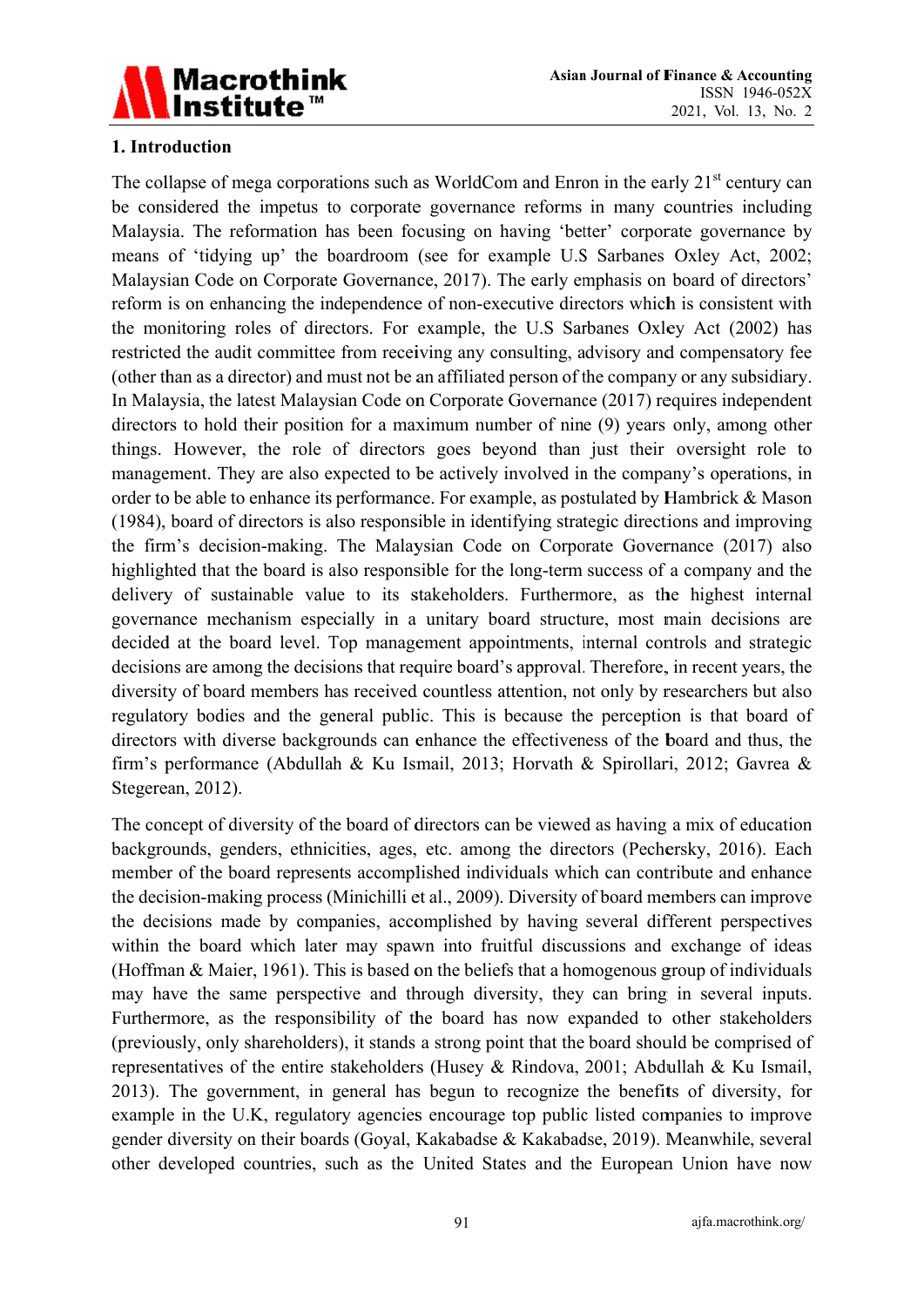

required corporations to disclose their board diversity practices considering this (Harjoto, Laksmana & Lee, 2015). In Malaysia, the Prime Minister has announced on  $27<sup>th</sup>$  June 2011, a policy of 30-percent women on the board by 2016. However, as noted by Erhardt, Werbel & Shrader (2003), diversity may be a highly visible effort to demonstrate discrimination, and the effect it has on firm's performance is less clear.

Age is recognized as one distinct characteristic among individuals. Researchers in the past have commonly classified individuals according to different age generations (cohorts) such as traditionalists, baby boom, Generation-X, Generation-Y and Generation-Z. At the same time, people of the same age generation have been postulated to have common (among the same generation) and unique (as compared to other generations) characteristics. In a study conducted by the Board Governance Research LLC based in the U.S on the boards of companies within the S&P 500 in 2017 had found little dispersion in the average of directors in the S&P 500 companies with an average age of all boards was 62.4. Within individual boards, more than half of the S&P 500 boards have three decades represented on their boards, most commonly directors in their 50s, 60s and 70s. Similar scenario can also be found in Malaysia. An earlier study in Malaysia by Abdullah & Ku Ismail (2013) of 100 top listed companies for the year 2007 revealed that the minimum average age of the board is 49, while the maximum age is 68 and the mean is almost 58. It has also been found that almost 75 percent of the board has an average age of between 50 to 59 years old. The study also observed that most boards in Malaysia consisted of middle to retire-aged group members who have previously served as executive directors or ex-government officers, commonly politicians. A later study by Hassan & Marimuthu (2016) of 60 listed companies between the years 2009 to 2013 had found that the average age of board members is 59; while the lowest is 49 and the highest is 71. In a more recent study titled 'Detailed Analysis on Malaysia's Top 100 Companies Board Composition' by a private investment firm RHL Ventures based in Malaysia, cited from the Borneo Post (2020) had found that Malaysia's corporate boardrooms lack diversity in gender and age representation. The study had assessed 873 directorships from Malaysia's largest companies (based on market capitalization on Bursa Malaysia) in 2020, whereby examinations were made into their gender and age diversity, education, career, and other related experiences. The results showed that 95 per cent of directors are aged 40-plus (with most aged in their 50s and 60s), and only 5 per cent of directors are aged below 40. Cumulatively, this signals to users that our boards are becoming 'older'. Recently, the new Malaysian Companies Act 2016 has abolished the maximum age limit for directorship and has set the minimum age of eighteen (18). Previously, the maximum age of directors is seventy (70) under the Companies Act, 1965.

Limited empirical studies have been conducted on the effect of director's age and firm performance (see for example Abdullah & Ku Ismail, 2013; Horvath & Spirollari, 2012; Gavrea & Stegerean,  $2012$ ) and the evidence has been mixed, which suggests the need for more studies, especially those conducted in Malaysia. This paper is proposing a more refined conceptual framework of the relationship between age diversity and the performance of corporate entity. As noted by Carter, Simkins & Simpson (2003):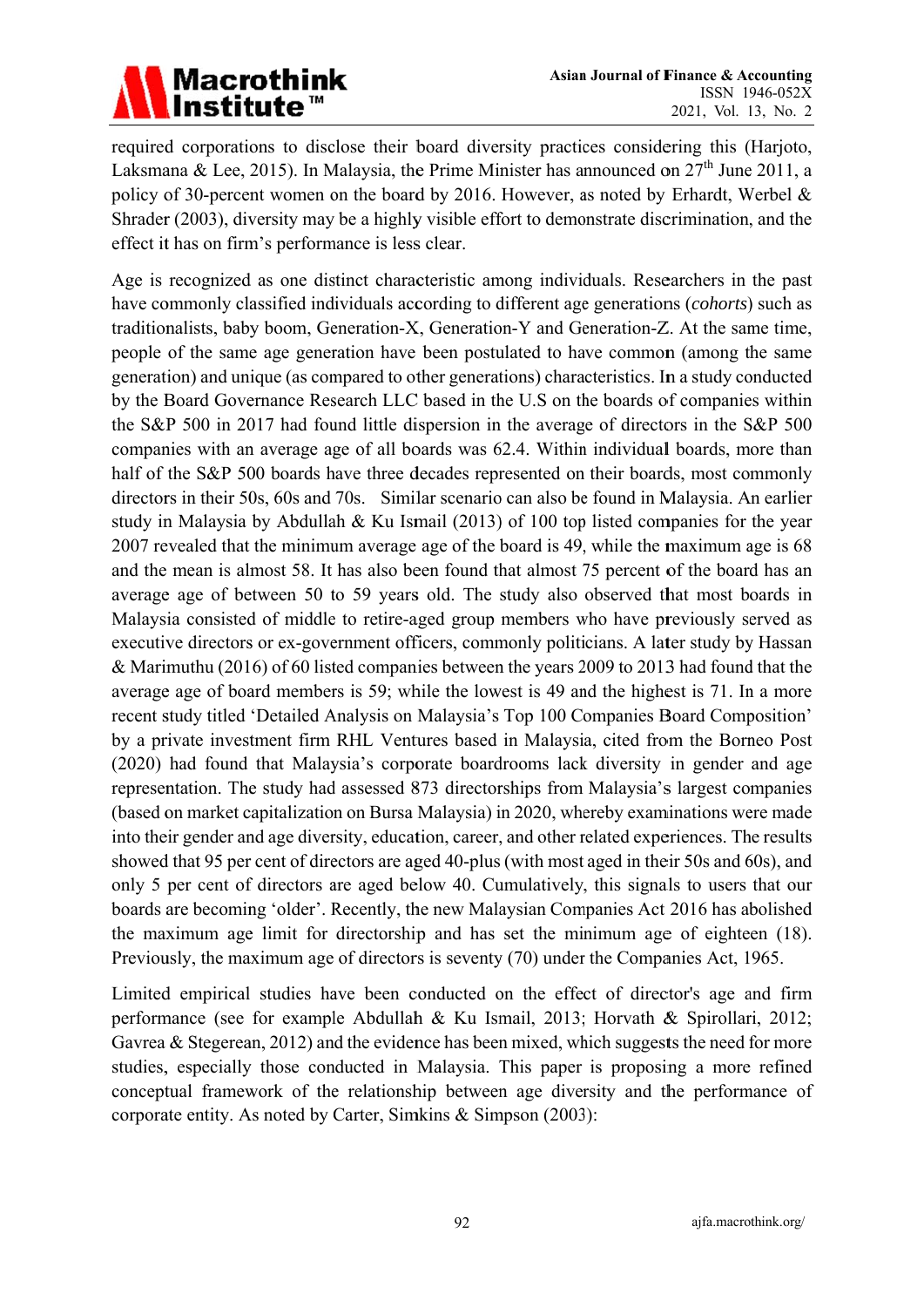

"....given the emphasis being placed on board diversity as part of good corporate governance, the relationship between board diversity and shareholder value creation deserves both theoretical and empirical investigation" (p. 35).

Furthermore, as highlighted by Abdullah & Ku Ismail (2013), board diversity can only be relevant in the business environment if it helps in enhancing the board's effectiveness; otherwise, it is just a 'tokenism' or a simple 'compliance'. In order to make diverse boards more effective, boards need to have a more egalitarian culture, which is one that elevates different voices, integrates contrasting insights, and welcomes conversations about diversity (Creary, McDonnell, Ghai & Scruggs, 2019). Earlier studies have suffered from inconsistencies in measuring age diversity, whereby it has been based on average age of directors, while the basic concept of diversity looks at the inclusion as well. In addition to this, limited studies have also been conducted to examine the effect of director's' age diversity on firm performance especially in Malaysia, the exception are those by Abdullah & Ku Ismail  $(2013)$  and Hassan & Marimuthu (2016). With the unique ownership structure that exists within Malaysian corporations, distinct from those of developed countries, it is hoped that more studies are to be conducted in Malaysia. High ownership concentration, cross holdings and dominance of family-owned firms are among the characteristics of Malaysian firms contrary to developed countries which have dispersed ownership (Thillainathan, 1999).

#### 2. Literature Review

#### 2.1 Firm Performance

Previous studies conducted on firm performance have always related it to the corporate governance mechanisms. Among the common factors identified in previous literatures that affect firm performance are board size (see for example Jensen, 1993; Lipton and Lorsch, 1992; Hermalin and Weisbach, 2000; Zemzem and Kacem, 2014), non-executive directors, leadership structure, independent non-executive chairman (see for example Baysinger and Butler, 1985; Weisbach, 1988), firm size (see for example Ehikioya, 2009; Bernadette and Reid, 2003; Shukeri and Shaari, 2012; Abor, 2007) and diversification (see for example Gourlay and Seaton, 2004; Nachum, 2004; Santalo and Becerra, 2008).

There are mixed results regarding board size and performance. Empirical evidence indicates that the size of the board does matter as it affects the extent of monitoring, controlling and decision making in a company (Monks and Minow, 1995). Small boards are said to help in mitigating the effort problem and in becoming more effective (Jensen, 1993; and Lipton and Lorsch, 1992), but when they grow too big, boards become more symbolic rather than being a part of the management process (Hermalin and Weisbach, 2000). However, bigger boards may be constructive for some companies as they provide diversity that would help companies to secure critical resources and reduce environmental uncertainties. There is strong evidence that a small board of directors improves firms' performance (Zemzem and Kacem, 2014). According to Jensen (1993), smaller groups of boards are assumed to produce easier association and communication, co-operation and coordination while, Lipton and Lorsch, (1992) believed that small size of board may prevent free-riding and challenges of interest happening among members of boards.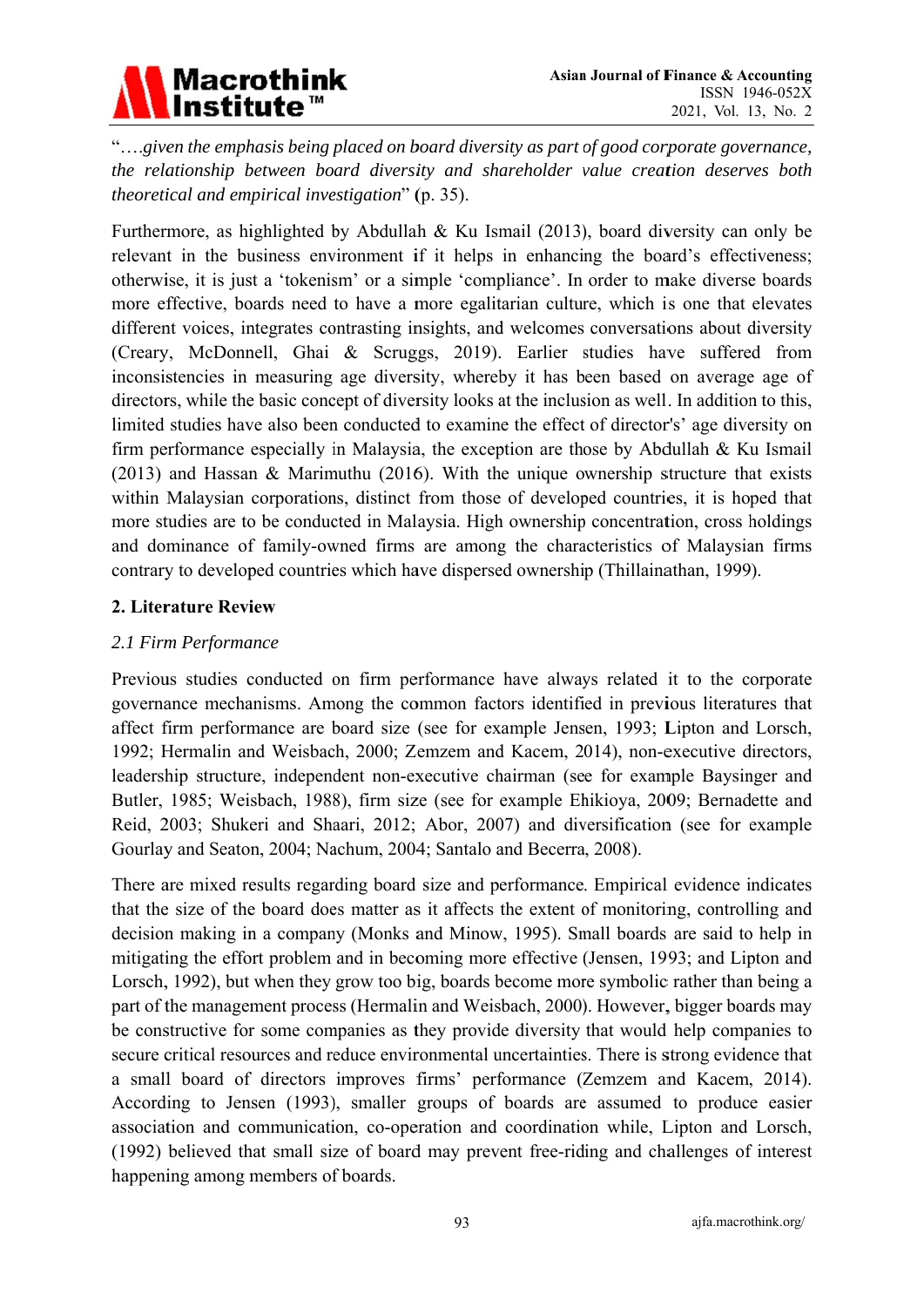# Macrothink<br>Institute™

Non-executive directors are commonly known as 'non-employees' or outside directors are expected to bring independence into the board and add to the diversity of skills and expertise of the directors (Abdullah, 2004). Despite the advantages of having more non-executive directors on the board, prior studies documented mixed results pertaining to the relationship between the proportion of non-executive directors and firm performance. Choi et al. (2007) found a positive effect on the firm performance for Korean listed firms as a result of having independent directors on the company board. Similar finding was also found in China, ZongJun and Xiao-Lan (2006) revealed that a larger proportion of non-executive directors is negatively associated with the probability of distress. Several studies in Malaysia present contradictory evidence suggesting the advantages and disadvantages of having a high percentage of non-executive directors on boards. A study by Abdullah (2002) involving the KLSE (currently known as Bursa Malaysia) main board listed companies showed that Malaysian listed companies' boards that were dominated by non-executive independents had positive relationships with the presence of large shareholders, while negatively related to directors' shareholding and CEO duality. Meanwhile, other studies found that a higher percentage of non-executive directors had led to better auditing systems (Salleh et al., 2005), and improved financial reporting timeliness (Abdullah, 2006). However, other studies found that nonexecutive directors in Malaysia had not influenced the performance of Malaysian firms (Haniffa and Hudaib, 2006; Rahman and Mohamed Ali, 2006). The argument was based on the presumption that in most developing countries, including Malaysia, independent directors were not selected based on their expertise and experience, but more often for political reasons to legitimate business activities and for contacts and contracts (Haniffa and Hudaib, 2006). Hence, they do not function as monitors due to the lack of expertise and knowledge required to perform the role effectively.

Evidence on the relationship between CEO duality and firm performance are also mixed. Some studies provided evidence of a positive relationship between duality of roles and firm performance. In Malaysia, many studies show that duality roles have no impact on the performance of Malaysian firms (Rahman and Haniffa, 2005; Abdullah, 2006). Another study found that firms that had duality roles were not performing as well as their counterparts with separate board leadership (Rahman and Haniffa, 2005). In addition, firms dominated by a single person led to financial reports being issued much later than those with separation of roles (Abdull lah, 2004).

Past research has also figured out the influence of non-executive and independent chairman on performance of corporations. For instance, Baysinger and Butler (1985), concluded that organizations perform better financially with outsiders who are placed as independent and non-executive dominated chairman as compared to insiders (executives) dominated, for nonexecutive chairman can act a vital part in creating various strategic decisions in the organization by keeping basic points. Outside independent chairman is assumed to act a vital role in controlling management compared to inside chairman (Weisbach, 1988).

Ehikioya (2009) had found that firm size has a significant positive relationship with performance since it can generate more revenue and high leverage. This is consistent with Bernadette and Reid (2003) which found that a trade-off exists between the firm's size and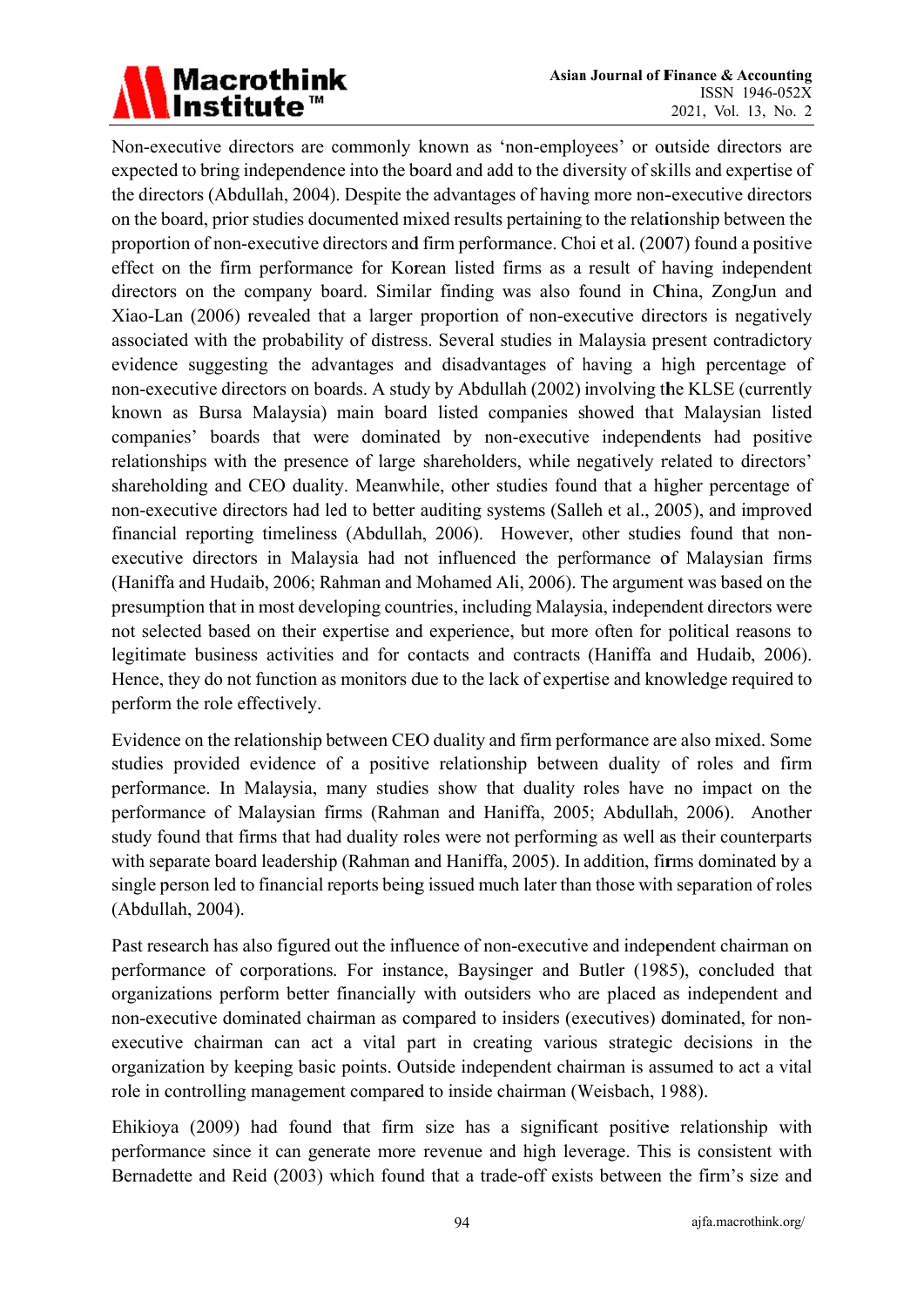

performance that is, increase (decrease) in firm size reduces (raises) the performance of the firm. Indirectly it is said that larger firm size has better source of ideas and knowledge but higher potential of communication conflicts. As reported by Shukeri and Shaari (2012) that large firms can utilize their resources efficiently and minimize downside risk, leading to improved firm performance. A study by Abor (2007) reported evidence in support of a positive relationship between board size and leverage. The study argued that large boards with superior monitoring ability pursue higher leverage to raise the value of the firm.

Evidence also indicate that diversified strategy could be used to enhance firm performance, among them (Gourlay and Seaton, 2004; Nachum, 2004). Diversified strategy is identified if firms have operations in more than one industry (Santalo and Becerra, 2008). Kim, Hwang and Burgers (1989) contend that diversification may improve firm performance through various products or services in generating the revenues. Nachum (2004) on the other hand advocates that firms in developing countries would be better off by adopting diversified strategy due to the presence of the commodity sectors.

#### 2.2 Board of Directors as Corporate Governance Mechanism

Under the two-tier board structure such as the ones practiced in countries such as Germany, Japan and Netherlands require the board of supervisor to appoint the board of management. The management board performs the executive functions, while the supervisory board is responsible in monitoring the management board. Meanwhile, under the unitary board structure as practiced in countries such as Malaysia and many other countries, executives and other non-executive directors sit on the same board. Therefore, the board of directors is not only responsible to communicate to stakeholders, but they are also responsible in dealing with matters relating to strategy, performance, planning, resources and standards of conduct of the organization.

Earlier literatures on the board of directors mostly discuss according to the agency perspectives. This theory views the responsibility of the directors is to provide monitoring function to the managers to mitigate the agency cost within an entity (Jensen  $\&$  Meckling, 1976; Fama, 1980; Fama & Jensen, 1983). The theory is because shareholders have very minimal involvement in the corporate entity, they have limited information on managers' actions and decisions. On the other hand, managers have the opportunity and motivation to use the firm's resources for their own benefits at the expense of shareholders. Therefore, the directors are responsible to monitor and control the managers from taking any actions and making decisions that may have a negative impact on the shareholders. The effectiveness of directors under the agency theory focuses on the independence of the directors in performing their oversight roles. Based on the theory, the board is suggested to include directors who are independent from the management, company, and shareholders. The concept of non-executive directors relates to this theory. Furthermore, many reforms on corporate governance in the early 2000s have focused on enhancing the independence of the board (and its sub-committee). For example, the Sarbanes Oxley Act (2002) in the U.S and the Malaysian Code on Corporate Governance (2002), both focus on defining and appointing independent directors, among other things.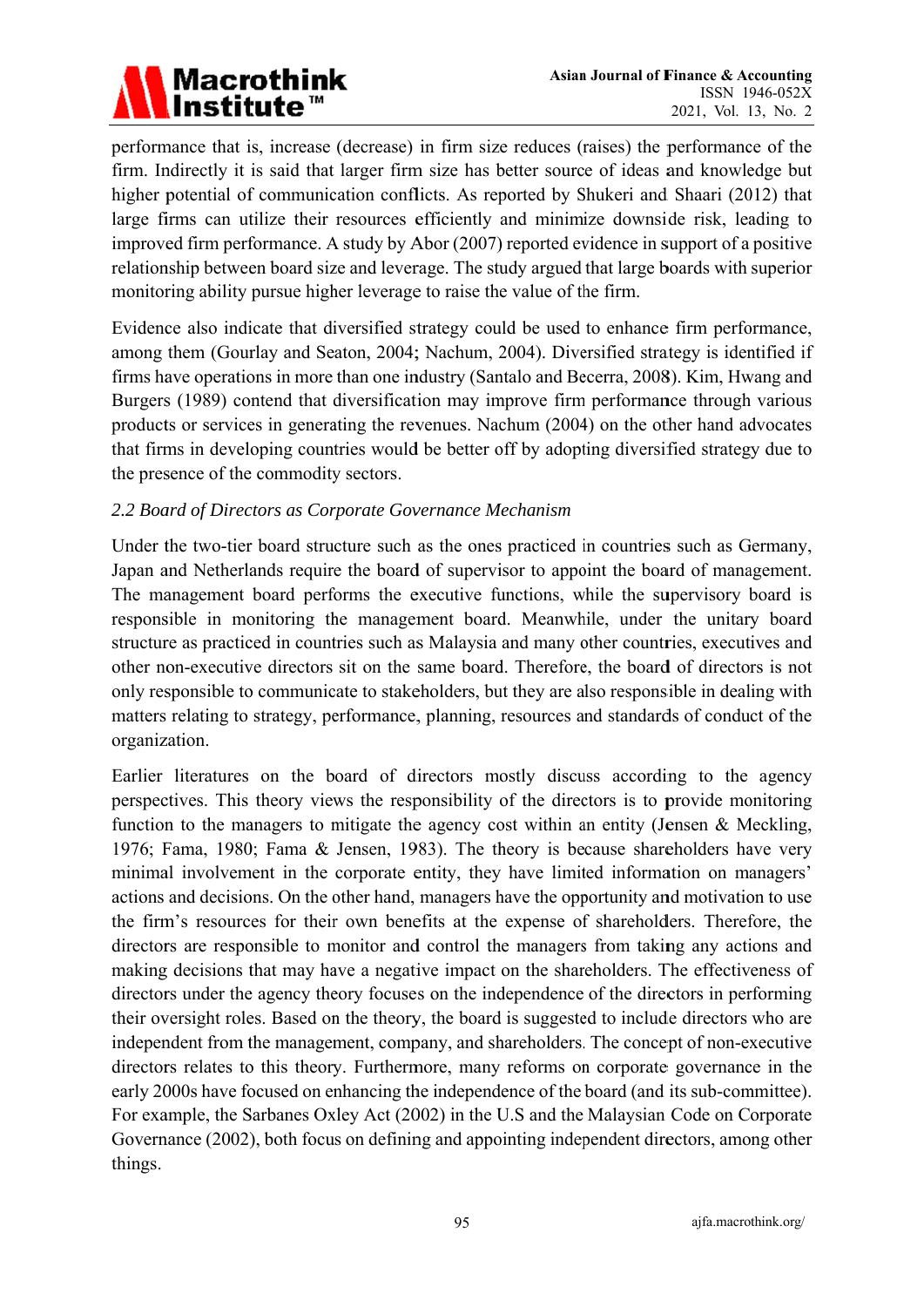# Macrothink<br>Institute™

In contrast, the stewardship theory views managers as good stewards who are trustworthy and work diligently (Donaldson & Davis, 1994). The managers are argued to act in the best interest of shareholders, in order to achieve higher personal outcomes of achievement, affiliation and self-actualization (Davis et al., 1997). Therefore, board of directors comprising mostly of internal personnel has more intimate knowledge of the organizational operations and a deeper commitment to the success of the firm. Based on these two theories (i.e., agency and stewardship theory), it can be concluded that boards should be consisted of a balanced combination of independent and executive directors.

Meanwhile, the resource dependence theory views directors as resource providers that supplies legitimacy, advice and counsel to the firms (Hillman et al., 2000; Hilman & Dalziel, 2003; Pfeffer & Salancik, 1978). The theory looks beyond the monitoring roles of the directors by focusing on broader aspects of directors' responsibility. The board is viewed as a mechanism for managing external dependencies, reducing environmental uncertainty, and reducing the transaction costs associated with environmental interdependency (Pfeffer & Salancik, 1978). Therefore, based on the theory, the directors should be appointed among individuals who can bring a difference to the company.

#### 2.3 Board's Diversity

Board diversity has been defined in several ways, but in general it can be defined as having directors with different characteristics. The basic concept of diversity can be related to representation (Basaglio, 2012), whereby the board should be represented by a mixed of people. However, as highlighted by Basaglio (2012), the benefits of diversity need to be appreciated based on skills each individual possesses through different career paths, backgrounds and experiences in their life. Kang, Cheng & Gray (2007) defined board diversity as a variety in composition of the board of directors. Two general classifications of diversity are observable (demographic) such as gender, age, race and ethnicity and the non-observable (cognitive) such as knowledge, values, perception and personality (Erhardt, Werbel & Shrader, 2003). Demographics characteristics are claimed to be associated with cognitive bases, value and perceptions that will influence the decision-making process, and thus quality. Dijk  $\&$ Engen (2013) classifies diversity into variety, separation and disparity, where variety has been related to information and decision making, separation has been related to social categorization and disparity has been related to status-related processes. The fact that the society itself is heterogeneous thus, the board should reflect that society. A diverse board allows for representation of not only shareholders but also other stakeholders. Simply, board diversity refers to having a variety of members on the board (Van der Walt & Ingley, 2003). In general, board diversity has been argued to enhance the understanding of the market, increases creativity and innovation and creates effective problem-solving (Carter et al., 2003). Furthermore, diverse members might also ask questions that would not be queried by homogenous board (Arfken et al., 2004). As claimed by Harjoto, Laksmana & Lee (2015), it allows the board to provide a wide range of knowledge and skills and at the same time, increases firm's ability to recognize the need of the stakeholders.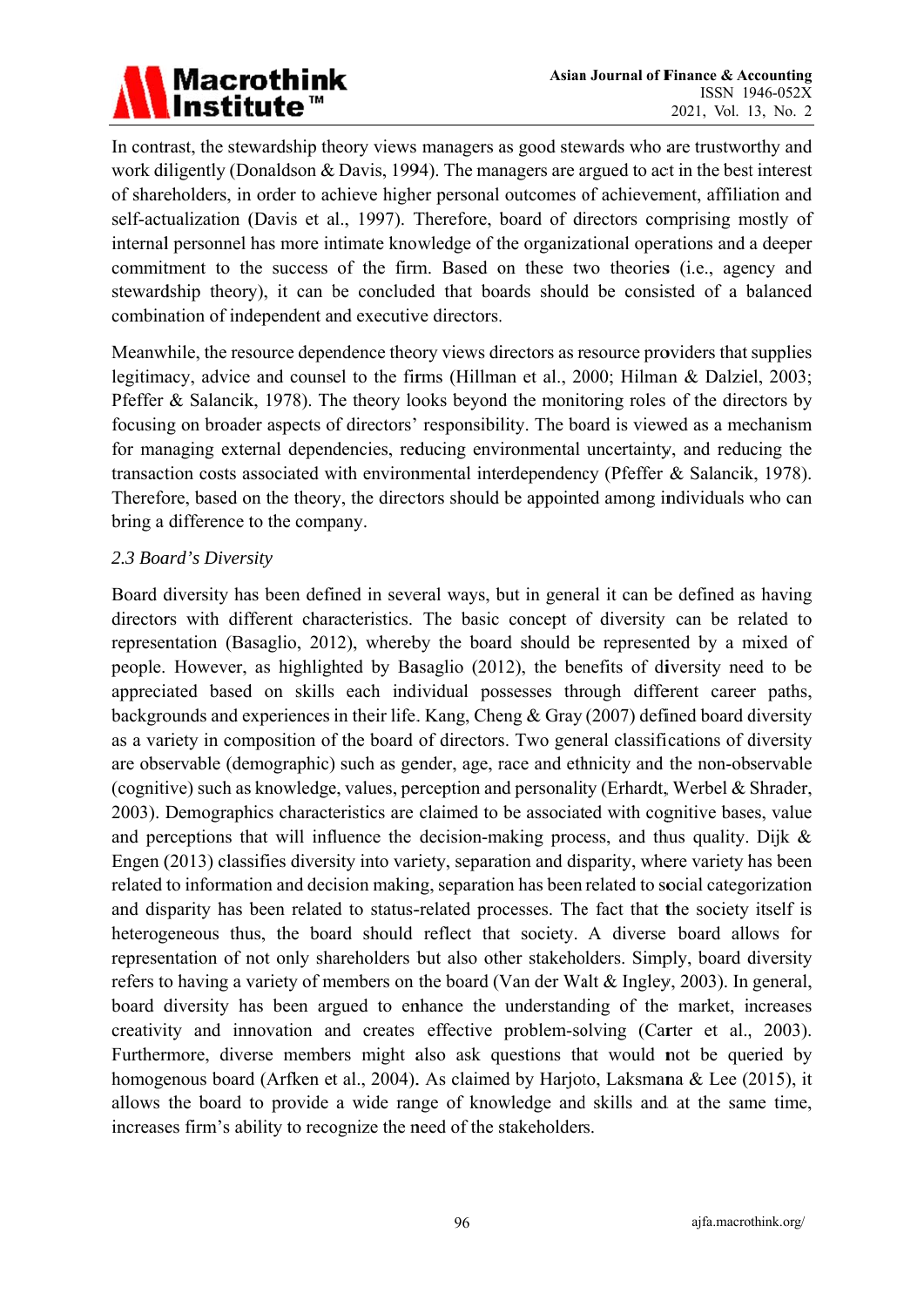

#### 2.4 Age and Generations

Age has been recognized as one distinct characteristic among individuals. Researchers in many areas have classified individuals based on generations, however, no consensus (as yet) exists on the lines dividing one generation to the other. Furthermore, each generation has also been related to unique characteristics which are shaped by the unique events, settings and innovations of its time-period. Psychological differences between generations is not a new concept. People born before mid-1940s are named as *traditionalist*, also known as the "Silent" Generation" because children of this era were expected to be seen and not heard. Traditionalists were born during the most devastating economical event in our nation's history, so they were expected to have a tough life. Due to the economic and political uncertainty, traditionalists were led to be hard-working, respectful of authority and loyal (Danklefsen & Meyer, 2015). Hence, they consider work as a privilege and this group is more likely to have had a lifetime career with one company. In other words, they are less likely to change jobs to advance their careers than those of the younger generations, but they expect the same loyalty in return (Kane, 2017). Besides that, being raised in a paternalistic environment, the silent generation was taught to respect authority, and they tend to be good team-players. Even though this generation may be less technologically-adept than younger generations, but they often have great one-on-one interpersonal skills because they are more accustomed to dealing with people eye-to-eye (Kane, 2017).

Meanwhile, those born in the mid-1940s to mid-1960s are known as *baby-boomers*. Baby-boomers got their names because of an increased mark in the birth rate during the time in which they were born (Danklefsen & Meyer, 2015). The Boomer generation has many significant events that affect their worldview. They grew up in a time when the nation was optimistic, following the independence of the nation. Like traditionalists, boomers are known for their hard-work, idealism and commitment to peace in the workplace (Danklefsen  $\&$ Meyer, 2015). They are more optimistic and are open to change than the prior generation, but they are also responsible for the "Me Generation," (a.k.a Generation-Y) with its pursuit of personal gratification, which often shows up as a sense of entitlement in today's workforce (Kane, 2017). However, boomers are also self-motivated and show long-term commitment (Danklefsen & Meyer, 2015).

Gen-Xers (those born in mid-1960s to early 1980s) are known for being entrepreneurs, which fits them well due to their flexible and self-reliant nature (Danklefsen & Meyer, 2015). Gen-Xers are the first generation that grow up comfortably with technology. Gen-X is a complex generation and some people even regard Gen-Xers as self-indulgent (Jennings, 2000). Professionally, this generation is known to question authority and to be skeptical in general. This may be because they have witnessed years of corporate downsizing, the failure of many technology businesses and the collapse of even large, established companies, hence it should come as no surprise that Gen-Xers might approach their work and careers very differently than their predecessors (Jennings, 2000). Gen-Xers expect to have multiple employers throughout their careers and maybe even multiple careers (Danklefsen & Meyer, 2015), hence job-hopping is a normal, accepted method of career advancement for Gen-Xers (Jennings, 2000). The two generations (i.e., baby boomers  $\&$  Gen-X) also have different communication-styles, whereby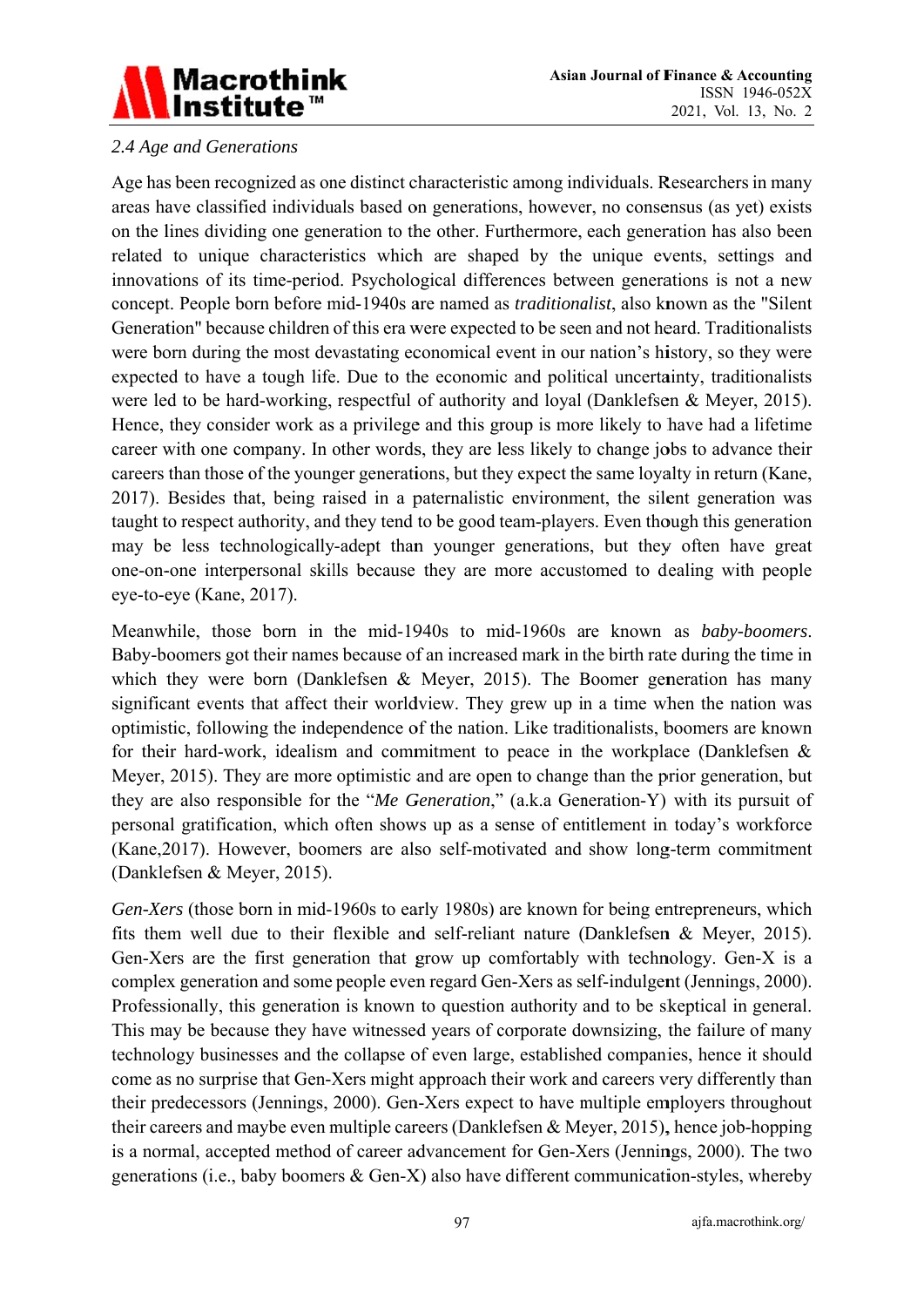

Gen-Xers tend to be more informal and direct. They rely heavily on e-mail and may not have the analytical abilities and long-term perspective that their senior colleagues possess (Jennings, 2000).

The next generation, *Generation-Y* can also be called "Generation Me" because they have been taught to put themselves first. Unlike the baby-boomers, this generation is not self-absorbed, but they are self-important (Williams, 2013). This generation which is also commonly known as the 'millennials', grew up in a time when the largest number of homes had internet connection, hence this is most attributable to the fact that this generation grew up with email, Internet, cell phones and the ability to access information almost anywhere at any time (Danklefsen & Meyer, 2015). In other words, they are multi-taskers who are tech-savvy. Gen-Y has grown up naturally collaborative, talented and open-minded, flexible and they thrive on social media, all characteristics well-suited to the new economy.

Generation-Z (those born starting in the mid-90s to the early '00s) are poised to be somewhat different from the millennials. This generation tend to be independent, as a result of growing up in a healthier economy. Despite their obvious technology proficiency, Gen-Zers seem to prefer in-person to online interactions and are accustomed to engaging with friends all over the world, so they are well-prepared for a global business environment.

#### 3. Theoretical Framework and Hypothesis Development

The association between board diversity and firm performance can be explained theoretically through the agency, resource dependence and stakeholder theories. As agents, boards play an important role as described under the agency theory in reducing the information asymmetry between owners and managers of the firm. Under the resource dependence theory, the board is viewed as an essential link between the firm and the external resources that are essential in maximizing firm performance (Pfeffer 1973; Pfeffer & Salancik, 1978) and is regarded as an important resource for a firm because it provides a link with the external environment (Hillman et al., 2000; Palmer & Barber, 2001). Meanwhile, the stakeholder theory argues that firms explicitly and implicitly have contracts with various social constituents and are expected to honor all those contracts (Freeman 1983, 1984; Donaldson & Preston, 1995; Jones, 1995). The firm's shareholders are regarded as one of the many stakeholders whom the board needs to consider in their decision-making process (Clarkson, 1995; Donaldson & Preston, 1995; Jones, 1995; Wood & Jones, 1995; Mitchell et al., 1997), hence the board works hard to please these shareholders. As capital providers to the firm, shareholders expect their investments will enhance their wealth which can be achieved through better firm performance. It is widely accepted that the role of board of directors under the unitary structure requires the board to have interdependence roles. The board is not only responsible to monitor the management, but also to actively be involved in the strategic decision-making process (Hambrick & Mason, 1984). This duality role can enhance the performance of the company, if effectively performed. Even though some decisions are under the responsibility of CEO, the board still has the ultimate power over the decisions. Upper Echelon theory by Hambrick  $\&$  Mason (1984) suggests that the firm performance is affected by the top management and therefore,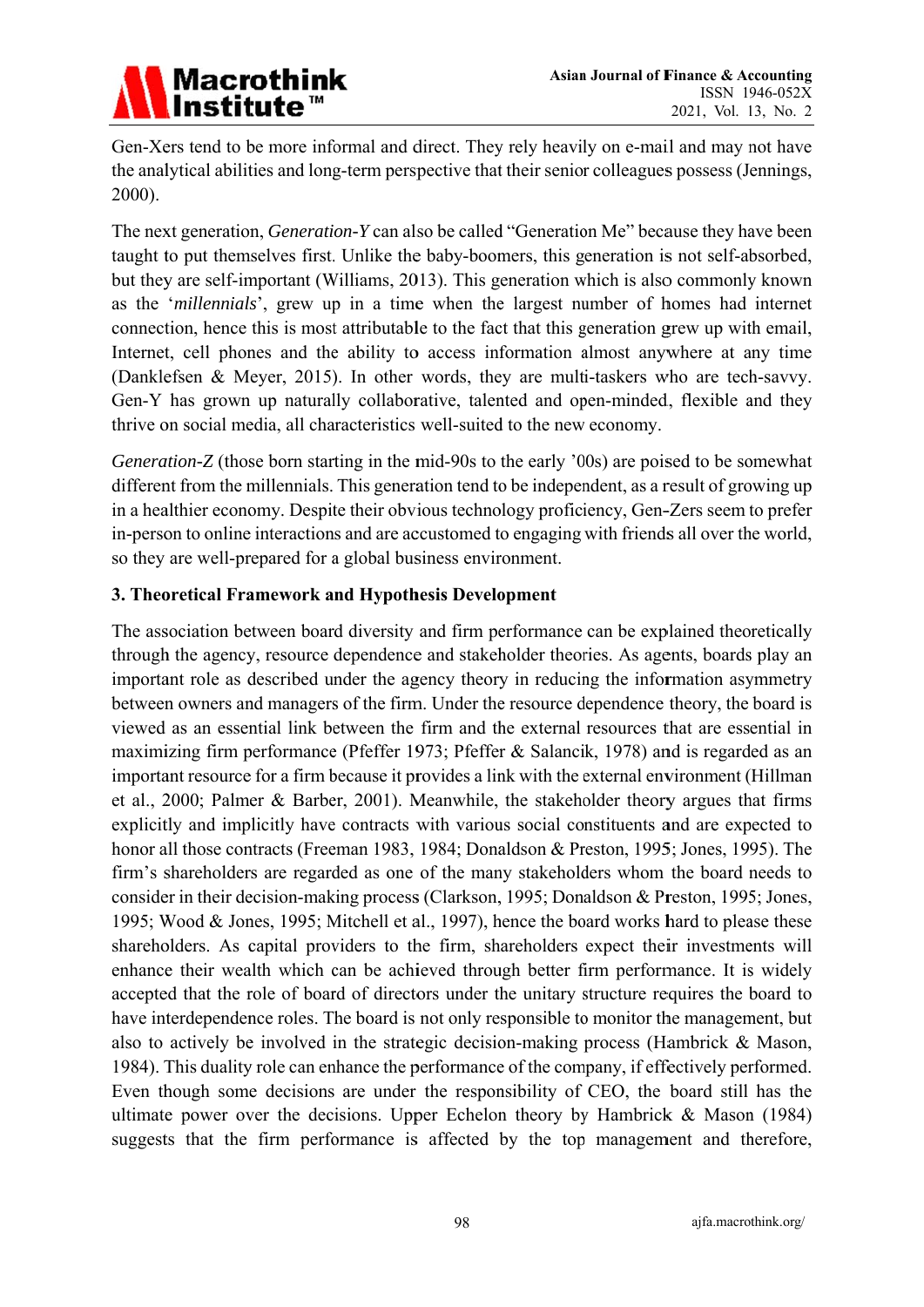

characteristics of top management influence the decisions and actions of the firm. Hence, an effective board can result in better shareholders' wealth.

The effect of director's age diversity on firm performance can be related to high quality decision by the board of directors. Houle (1990) argued that older members can provide experience, wisdom and economic resources, middle-aged member carries major positions of active responsibilities in corporations and society, whilst young members have the energy and drive to succeed. Young directors are also expected to bring new perspectives to the firm (Abdullah & Ku Ismail, 2013). On the other hand, directors of the same age groups may have similar information, experience, and beliefs; and therefore, having different age groups will help the board to have diverse information. Therefore, board with disperse age may have more perspective on an issue which enhance board's discussion and quality decision. Furthermore, age is postulated detrimental to risk-taking. Vroom & Pahl (1971) found that older managers are more likely to avoid risky decisions. While risk taking is essential to performance, older boards are believed to have lower performance (Hassan & Marimuthu, 2016). Horvath & Spirollari (2012) argued that younger members are more willing to bear more risk and to undertake major structural changes to improve prospects. However, Hambrick & Mason (1984) argued that young managers are more inclined to adopt risky strategies. At the same time, the need for diversity age group can be related to the possibility that the leadership and the decision-making styles of the board might be biased towards the same age group (Abdullah & Ku Ismail, 2013). As the workforce, customers and others have become the new generation, the board should also be comprised of this generation. Having the same age level may make the board insensitive to different age levels. Furthermore, younger members can also be related to being more independent due to low attachment to management or main shareholders.

Earlier studies have shown mixed findings on the effect of director's' age on firm performance. A study conducted in Sweden by Pesämaa, Klaesson, Haahti (2008), examining the relationship between board members' average age and its effect on performance was proven to be insignificant. Using a sample of 136 S&P 500 index companies in 2005-2009, Horvath & Spirollari (2012) found a negative relationship between age and firm value. Meanwhile, using 46 firms listed on Bucharest Stock Exchange in 2010, Gavrea et al. (2012) found insignificant relationship with ROE and ROA. In Malaysia, Abdullah & Ku Ismail (2013) found significant negative relationship between older board and ROA, but is insignificant with Tobin's Q. Another Malaysian study by Abdul Latif et. al (2013) found a negative relationship between directors' age and firm value. In contrast, Hassan & Marimuthu (2016) found a significant positive relationship between older board with ROE and Tobin's Q. However, even though it has a positive relationship, age is found to be insignificant with ROA. The mixed findings may be probably due to the weaknesses in measuring age diversity. Most of these studies use average age of board of directors (see for example Horvath & Spirollari, 2012; Gavrea et al., 2012). This has been replicated by Malaysian studies by Abdul Latif et. al. (2013) and Hassan & Marimuthu (2016). In contrast, Abdullah & Ku Ismail (2013) uses dummy measurement where 1, if the average age of directors is less than 60 years, and  $\theta$  if otherwise. The rationale is that directors whose nearing their retirement is considered to be "stale". The use of average directors' age is inconsistent with diversity arguments which focus on the inclusion of different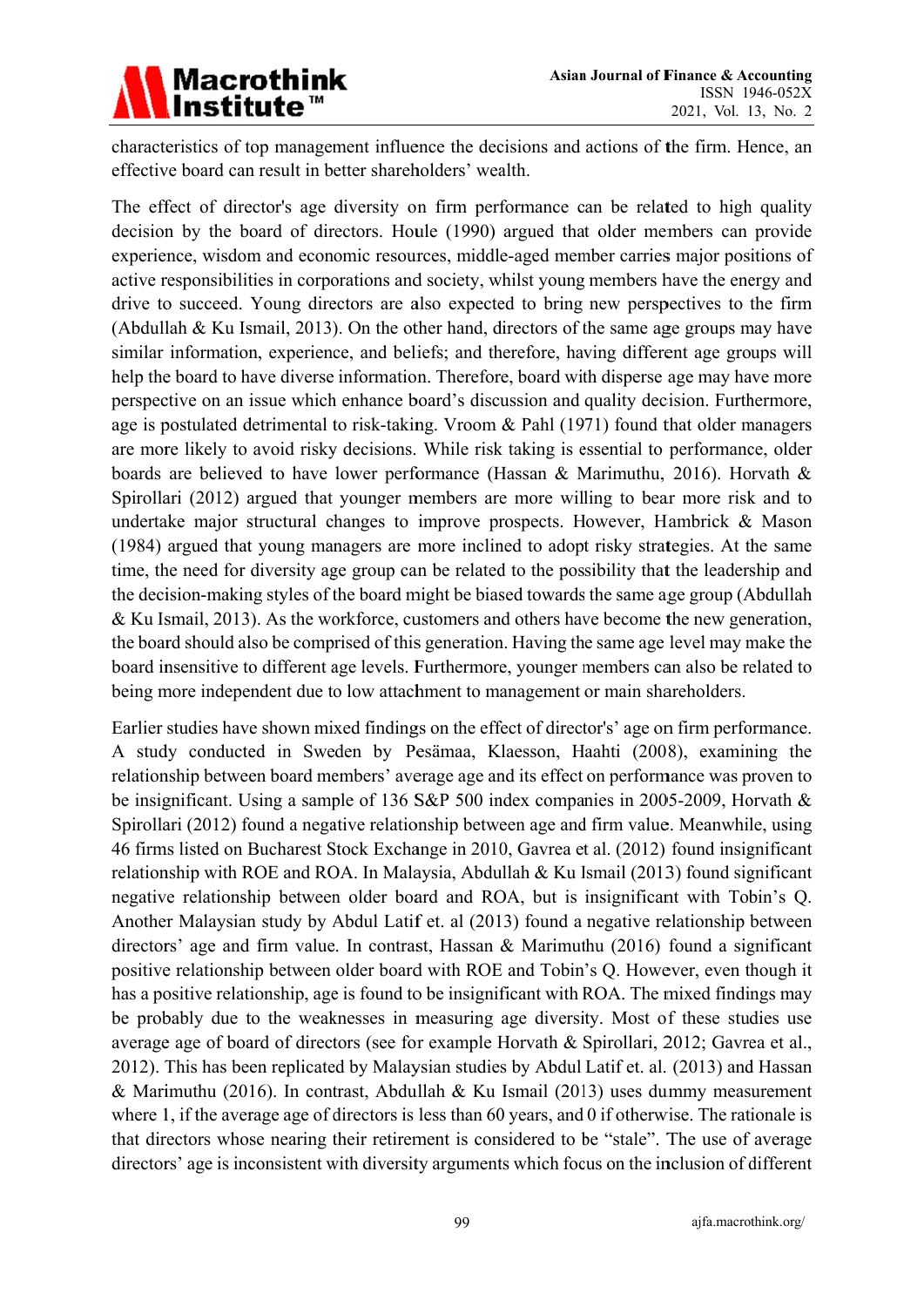# Macrothink<br>Institute™

age of individuals on the board of directors. Meanwhile, Diepen (2015) measures age diversity based on percentage of directors in a specific age group; till 40, 41 till 50, 51 till 60, 61 till 70 and above 71. Therefore, following Diepen (2015) and another earlier study by Kang, Cheng  $\&$ Gray (2007), this study proposes that in order to examine the effect of director's' age diversity, directors' age should be separated to different unique groups. Both studies use five (5) age brackets in classifying directors' age diversity: under 41, between 41 to 50, between 51 to 60, between 61 to 70 and over 71. Assuming a company has directors in three (3) cohorts, the measurement should be 3 over 5. However, in the study by Diepen (2015), it examines the effect of the percentage of directors in each cohort, not diversity in cohorts.

H1: Diversity in age of directors is positively related to firm performance.

### 4. Conclusion

Board of directors is the highest governance mechanism in the corporate structure. As shareholders' representatives, the board is responsible to not only monitor the management, but also to be involved in strategic decision-making with the goal of enhancing shareholders' wealth. Earlier studies on board of directors focus more on the independence of directors, however recently, there are increasing interests by the government, public and researchers on the need for diversity in board members. The resource dependence theory views directors as a mechanism in managing dependencies of company other than external factors, hence each unique individual director will bring necessary network, knowledge, and connections to enhance firm's performance. Diversity in age has long been recognized in social studies whereby individuals from different generations are believed to possess different characteristics, while same generations have common characteristics. Therefore, board of directors from diversify generations is expected to contribute to more quality decision. However, there has been no conclusive empirical evidence on the influence of age diversity on corporate performance, which is possibly due to the failure in recognizing each generation's effect. Earlier studies measure director's' age diversity based on average age of board members which is inconsistent with the diversity concept. Hence, this study proposes that in order to examine the effect of age diversity, the measurement should be based on the inclusion of directors with different age cohorts. This measurement is consistent with social/demographic studies which class people into generations. While no consensus exists on the cutting line of one generation to the next, five (5) age cohorts are suggested to be used in the future studies  $(i.e., under 40, 40-49, 50-59, 60-69, and 70 over old).$  The measurement is more suitable in the study of diversity.

### **Acknowledgments**

This study is funded by Universiti Utara Malaysia under the Research Generation Grant 2017.

### **References**

Abor, J. (2007). Corporate governance and financing decisions of Ghanaian listed firms. Corporate Governance: The International Journal of Business in Society, 7(1), 83-92. https://doi.org/10.1108/14720700710727131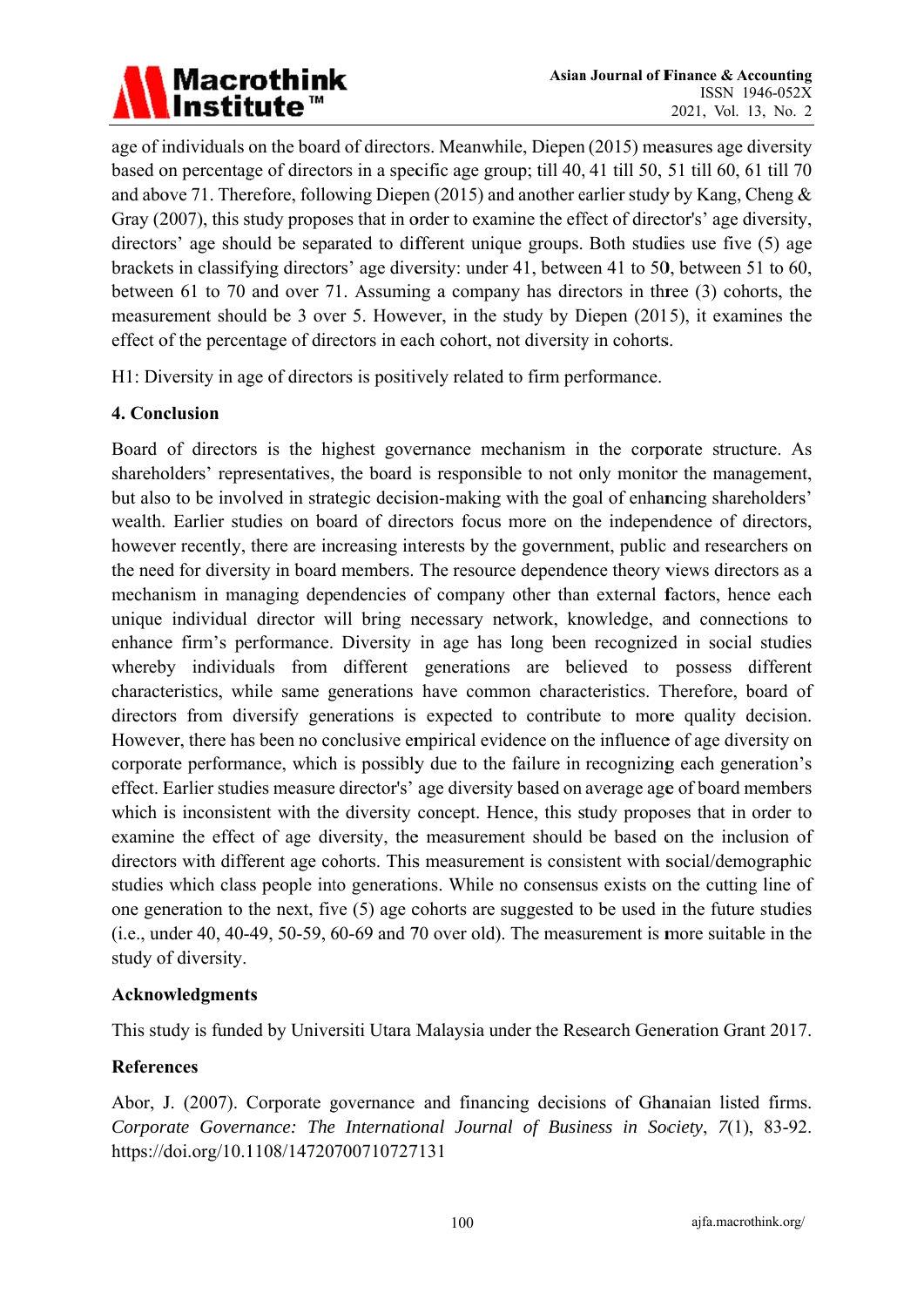

Abdul Latif, R., Kamardin, H., Mohd, K. N. T. & Che Adam, N. (2013). Multiple directorships, board characteristics and firm performance in Malaysia. Management Science,  $3(2)$ , 105-111.

Abdullah, S. N. (2002). Audit committee establishment in Malaysia: Some insights prior to the Asian 1997 financial crisis. *Utara Management Review*, 3(1), 1-17.

Abdullah, S. N. (2004). Board composition, CEO duality and performance among Malaysian listed companies. Corporate Governance International Journal of Business in Society, 4, 47-61. https://doi.org/10.1108/14720700410558871

Abdullah, S. N. (2006). Board composition, audit committee and timeline of corporate financial reports in Malaysia. *Journal of Corporate Ownership & Control*, 4(2), 33-45. https://d doi.org/10.2 22495/cocv4 4i2p3

Abdullah, S. N., & Ismail, K. N. I. K. (2013). Gender, ethnic and age diversity of the boards of lar https://doi.org/10.17576/pengurusan-2013-38-03 rge Malaysian firm ms and performance. *Jurnal Pengurusan*, 38, 27-40.

Abdul Rahman, R. & Haniffa, R. (2005). The effect of role duality on corporate performance in Malaysia. *Corporate Ownership and Control*, 2(2), 40-47. https://doi.org/10.22495/cocv2i2p4

Abdul Rahman, R. & Mohamed Ali, F. H. (2006). Board, audit committee, culture and earnings management: Malaysian evidence. *Managerial Auditing Journal*, 21(7), 783-804. https://doi.org/10.1108/02686900610680549

Arfken, D. E., Bellar, S. L. & Helms, M. M. (2004). The ultimate glass ceiling revisited: the presence of women on corporate boards. *Journal of Business Ethics*, 50(2), 177-186. https://doi.org/10.1023/B:BUSI.0000022125.95758.98

Barret, A. (2017). Age diversity within boards of directors of the S&P 500 companies. In Investor https://irrcinstitute.org/wp-content/uploads/2017/03/FINAL-Age-Diversity-Study-March-201 7.pdf r Responsibility R Research Center Institute (IRRCi). Retrieved from

Basaglia, S. (2012). The different facets of diversity in boards of directors. In SDA Bocconi School http://www.unibocconi.eu/wps/allegatiCTP/8-%20abstract WBr.pdf. of Management. **Retrieved** from

Baysinger, B. D. & Butler, H. N. (1985). Corporate governance and the board of directors' performance: effects of changes in board composition. *Journal of Law, Economics, & Organiz zation*, *1*, 10 01-124.

Bernama. (2020, January 11). Malaysian corporate boards lack diversity. Borneo Post Online. Retriev ed from:

https://www.theborneopost.com/2020/01/11/msian-corporate-boards-lack-diversity/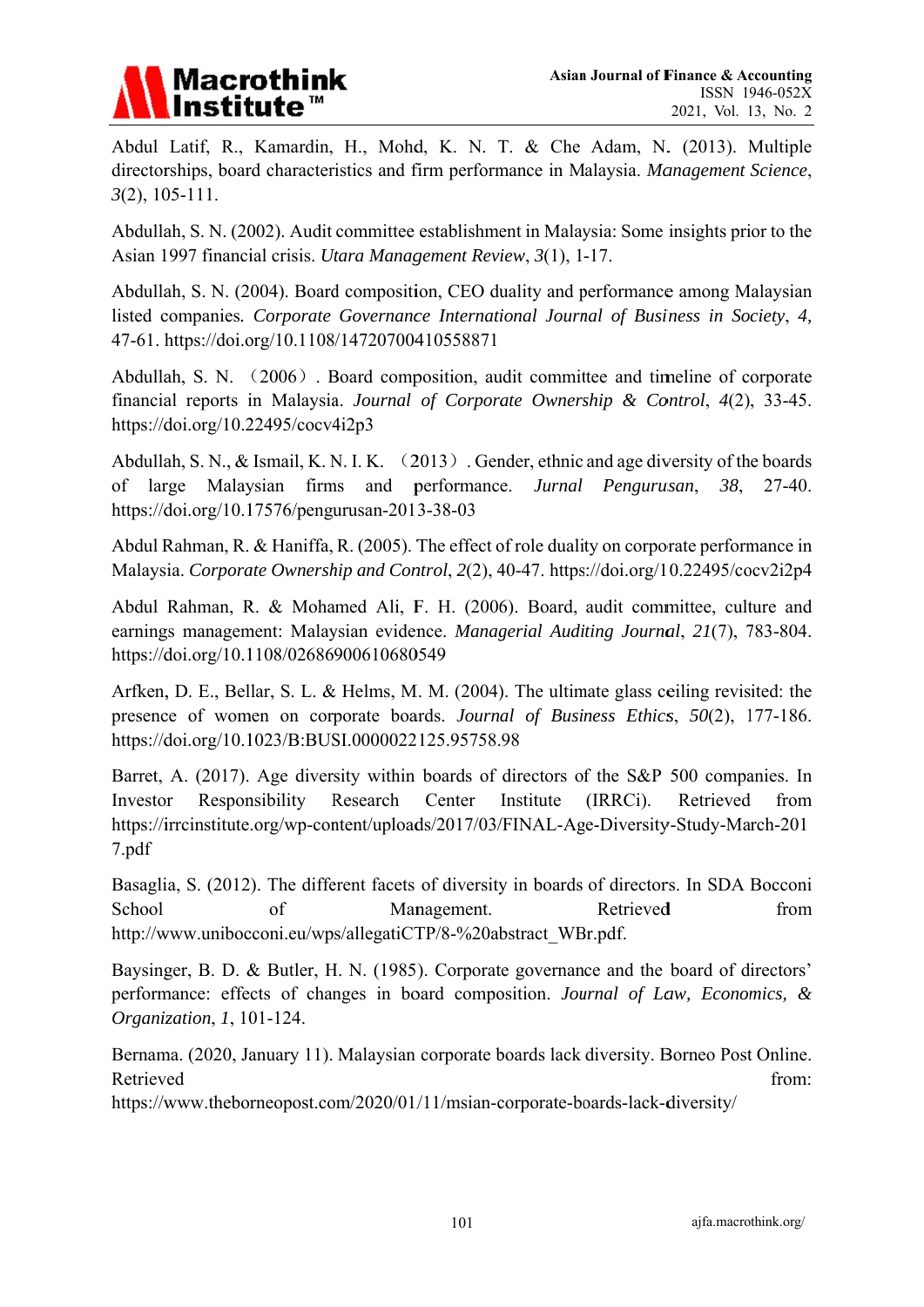

Carter, D. A., Simkins, B. J. & Simpson, W. G. (2003). Corporate governance, board diversity, and firm value. The Financial Review, February 2003. Retrieved from: https://ssrn.com/abstract=344042.

Choi, J. J., Park, S. W., & Yoo, S. S. (2007). The value of outside directors: Evidence from corporate governance reform in Korea. Journal of Financial and Quantitative Analysis, 42, 941-962. https://doi.org/10.1017/S0022109000003458

Clarkson, M. (1995). A stakeholder framework for analyzing and evaluating corporate social performance. Academy  $\sigma f$ Management Review, 20. 92-117. https://doi.org/10.5465/amr.1995.9503271994

Creary, S.J., McDonnell, M.H., Ghai, S. & Scruggs, J. (2019). When and Why Diversity Improves Your Board's Performance. Harvard Business Review. Retrieved from: https://hbr.org/2019/03/when-and-why-diversity-improves-your-boards-performance

Danklefsen, E. & Mever, C. (2015). Generational ethics: are we really that different? Retrieved from:

https://www.njcpa.org/stay-informed/topics/article/2015/11/19/generational-ethics-are-we-rea lly-that-different.

Davis, J. H., Schoorman, F. D., & Donaldson, L. (1997). Toward a stewardship theory of management. Academy of Management Review, 22(1), 20-47. https://doi.org/10.2307/259223

Donaldson, T. & Preston, L. (1995). The stakeholder theory of the modern corporation: concepts, evidence and implications. Academy of Management Review, 20, 65-91. https://doi.org/10.5465/amr.1995.9503271992

Donaldson, L., & Davis, J. H. (1991). Stewardship theory or agency theory: CEO governance shareholder returns. Australian Journal of Management,  $16(1)$ , 49-64. and https://doi.org/10.1177/031289629101600103

Dijk, H. V. & Engen, M. L. (2013). A status perspective on the consequences of work group diversity. Journal of Occupational and Organizational Psychology, Special Issue, 86(2), 123-282. https://doi.org/10.1111/joop.12014

Diepen, N. (201). The effect of gender, age and nationality diversity on company performance - Evidence from the Netherlands. Paper presented at the 5th IBA Bachelor Thesis Conference, July 2nd, 2015, Enschede, The Netherlands.

Erhardt, N. L., Werbel, J.D. & Shrader, C. B. (2003). Board of director diversity and firm performance. Corporate Governance: An International Review, 11(2),  $102 - 111.$ https://doi.org/10.1111/1467-8683.00011

Ehikiova, B. (2009). Corporate governance structure and firm performance in developing economies: evidence from Nigeria. Corporate Governance: The International Journal of Business in Society, 9(3), 231-243. https://doi.org/10.1108/14720700910964307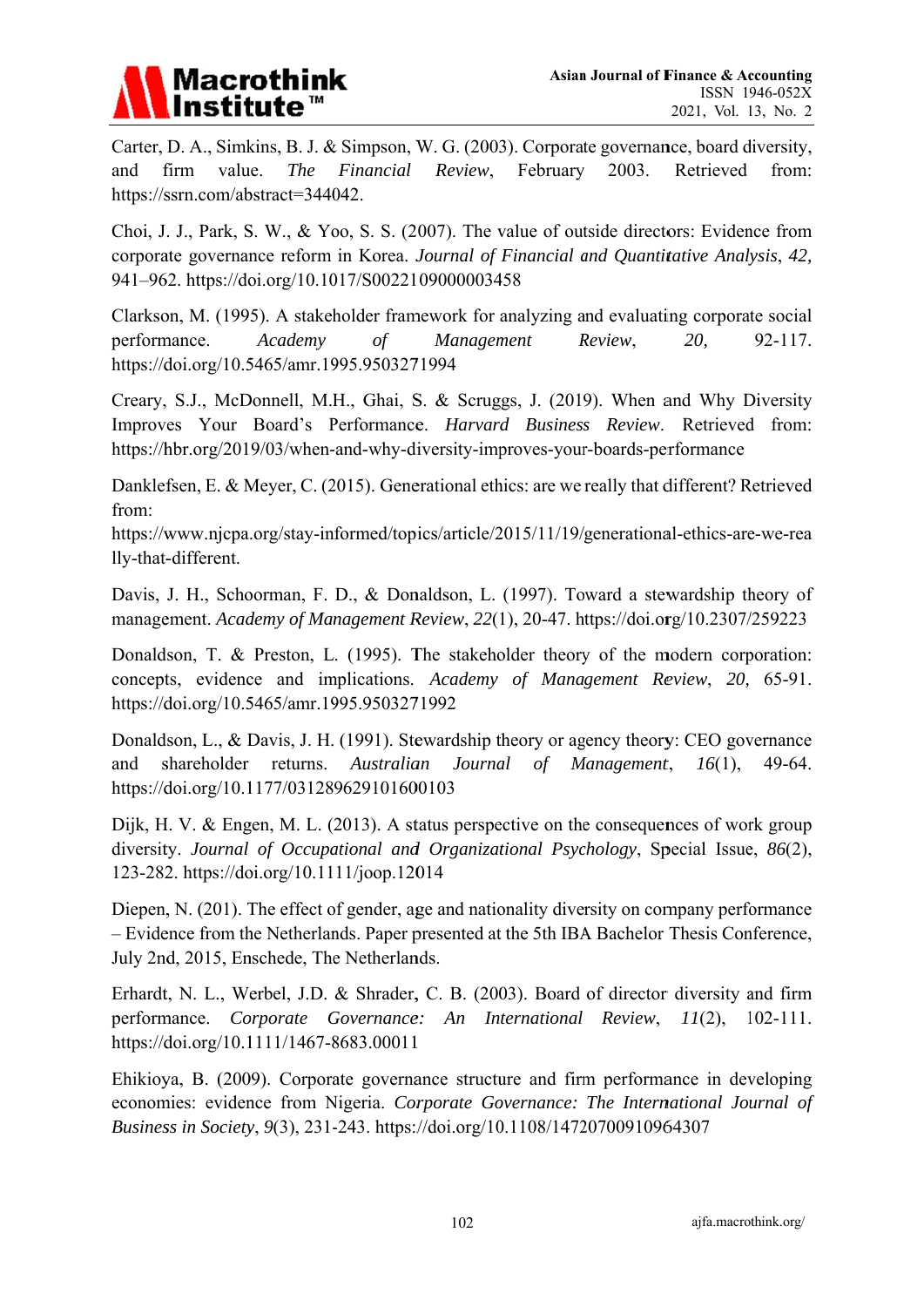# **Macrothink**

Fama, E. (1980). Agency problems and the theory of the firm. The Journal of Political Economy, 88(2), 288-307. https://doi.org/10.1086/260866

Fama, E. F., & Jensen, M. C. (1983). Separation of ownership and control. Journal of Law and Economics, 26, 301-325. https://doi.org/10.1086/467037

Freeman, R. E. (1983). Strategic management: A stakeholder approach. Advances in Strategic Management, 1, 31-60. https://doi.org/10.1017/CBO9781139192675.003

Freeman, R. E. (1984). Strategic management: a stakeholder approach. New York: Basic Books.

Gavrea, C., Stegerean, R. & Marin, A. (2012). Corporate board structure and organizational performance: evidence from Romanian firms. Retrieve from: https://ideas.repec.org/a/bbn/journl/2012 1 2 gavrea.html.

Goyal, R., Kakabadse, N. & Kakabadse, A. (2019). Improving corporate governance with functional diversity on FTSE 350 boards: directors' perspective. Journal of Capital Markets Studies, 3(2), 113-136. https://doi.org/10.1108/JCMS-09-2019-0044

Gourlay, A. & Seaton, J. S. (2004). The determinants of firm diversification in UK quoted companies. Applied Economics,  $36(18)$ , 2059-2071. https://doi.org/10.1080/0003684042000295610

Hambrick, D. C. and Mason, P. A. (1984). Upper Echelons: The organization as a reflection of its top managers. Academy  $\sigma f$ Management Review. 9. 193-206. https://doi.org/10.5465/amr.1984.4277628

Harjoto, M., Laksmana, I. & Lee, R. (2015). Board diversity and corporate social responsibility. 132. 641-660. Journal **Business** Ethics.  $\sigma f$ https://doi.org/10.1007/s10551-014-2343-0

Hassan, R. & Marimuthu, M. (2016). Corporate governance, board diversity, and firm value: examining large companies using panel data. Economics Bulletin, 36(3, A170.

Hillman, A. J., Canella, A. A. & Paetzold, R. L. (2000). The resource dependence role of corporate directors: Strategic adaptation of board composition in response to environmental Management 235-255. change. Journal  $\sigma f$ Studies. 37. https://doi.org/10.1111/1467-6486.00179

Hoffman, L. R. & Maier, N. R. F. (1961). Quality and acceptance of problem solutions by members of homogeneous and heterogeneous groups. The Journal of Abnormal and Social Psychology, 62(2), 401-407. https://doi.org/10.1037/h0044025

Horvath, R. & Spirollari, P. (2012). Do the board of directors' characteristics influence firm's performance? The U.S. evidence. Prague Economic 470-486. Papers,  $\mathcal{A},$ https://doi.org/10.18267/j.pep.435

Houle, C. O. (1990). Who should be on your board? Non-profit World, 8, 33-35.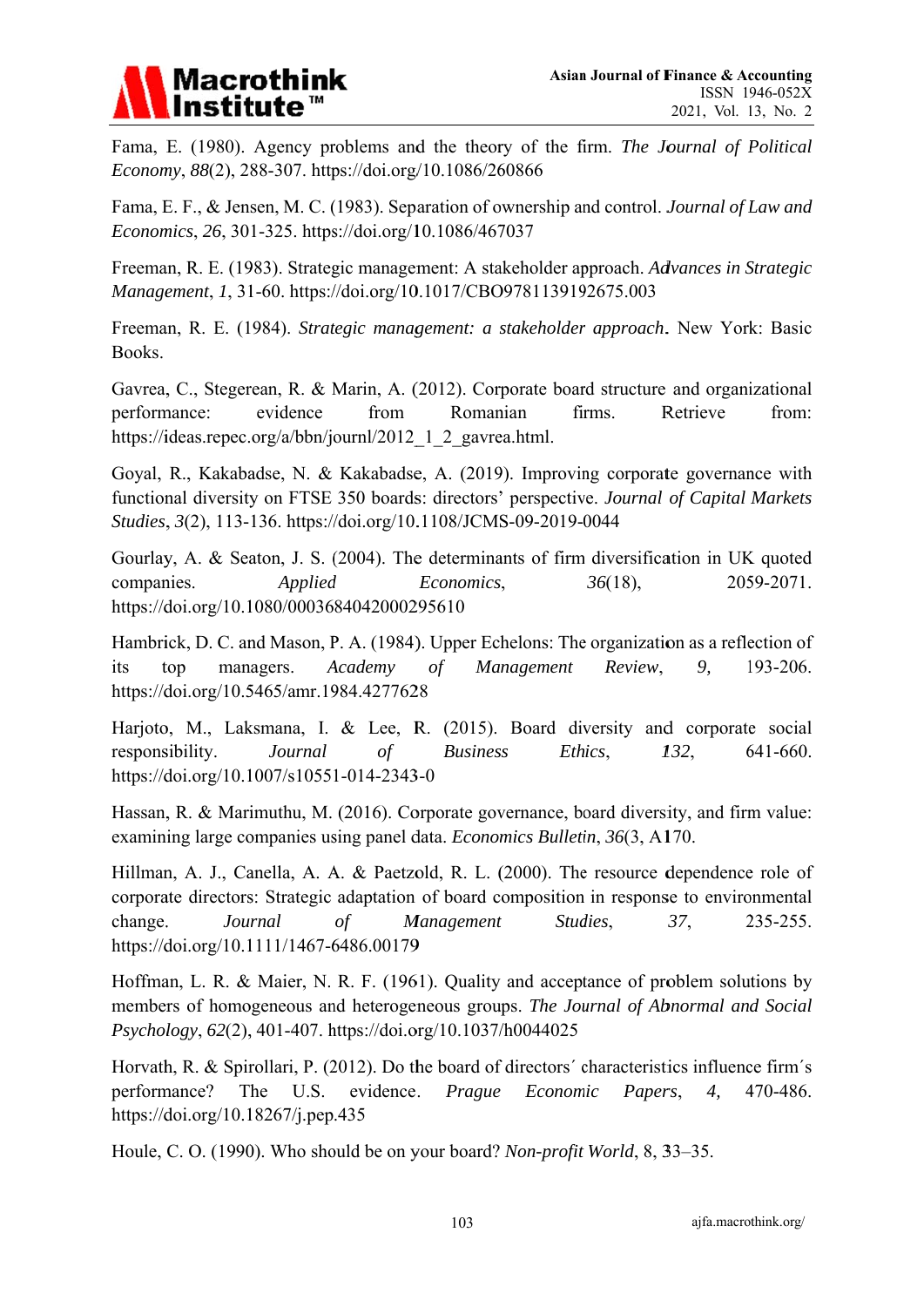

Huse, M., & Rindova, V. P. (2001). Stakeholders' expectations of board roles: The case of subsidiary boards. Journal  $\sigma f$ Management and Governance, 5. 153-178. https://doi.org/10.1023/A:1013017909067

Jennings, A. T. (2000). Hiring generation X. February 1, (2000). Retrieved from: https://www.journalofaccountancy.com/issues/2000/feb/hiringgenerationx.html.

Jensen, M. C. (1993). The modern industrial revolution, exit, and the failure of internal control systems. Journal  $\sigma f$ Finance, 48. 831-880. https://doi.org/10.1111/j.1540-6261.1993.tb04022.x

Jensen, M. C. & Meckling, W. H. (1976). Theory of the firm: managerial behavior, agency costs and ownership structure. Journal of Financial Economics,  $3.$  $305 - 360.$ https://doi.org/10.1016/0304-405X(76)90026-X

Jones, T. M. (1995). Instrumental stakeholder theory: A synthesis of ethics and economics. Academy Management Review.  $20(2)$ , 404-437.  $\sigma f$ https://doi.org/10.5465/amr.1995.9507312924

Kane, S. (2017). Common characteristics of traditionalists (the silent generation) how the silent generation can benefit your law firm, 20 March 2017, Legal Careers, Retrieved from: https://www.thebalance.com/workplace-characteristics-silent-generation-2164692.

Kang, H., Cheng, M. & Gray, S. J. (2007). Corporate governance and board composition: diversity and independence of Australian boards. Corporate Governance: An International Review, 15(2), 194-207. https://doi.org/10.1111/j.1467-8683.2007.00554.x

Kim, W. C., Hwang, P. & Burgers, W. P. (1989). Global diversification strategy and corporate profit performance. **Strategic** Management Journal.  $10(1)$ ,  $45 - 57$ . https://doi.org/10.1002/smj.4250100105

Levit, A. (2015). Make way for generation Z. March 28, 2015. The New York Times. Retrieved from: https://www.nytimes.com/2015/03/29/jobs/make-way-for-generation-z.html

Lipton, M. & Lorsch, J.W. (1992). A modest proposal for improved corporate governance. Business Lawyer, 48, 59-77.

Malaysian Code on Corporate Governance. (2017). Kuala Lumpur: Securities Commission.

Miliken, F. & Martin, L. (1996). Searching for common threads: understanding the multiple effects of diversity in organizational groups. Academy of Management Review, 21(2), 402-433. https://doi.org/10.5465/amr.1996.9605060217

Minichilli, A., Zattoni, A., & Zona, F. (2009). Making boards effective: An empirical examination of board task performance. British Journal of Management, 20(1), 55-74. https://doi.org/10.1111/j.1467-8551.2008.00591.x

Mitchell, R., Agle, B. & Wood, W. (1997). Towards a theory of stakeholder identification and salience: defining the principle of who and what really counts. Academy of Management Review, 22 (4): 853-886. https://doi.org/10.2307/259247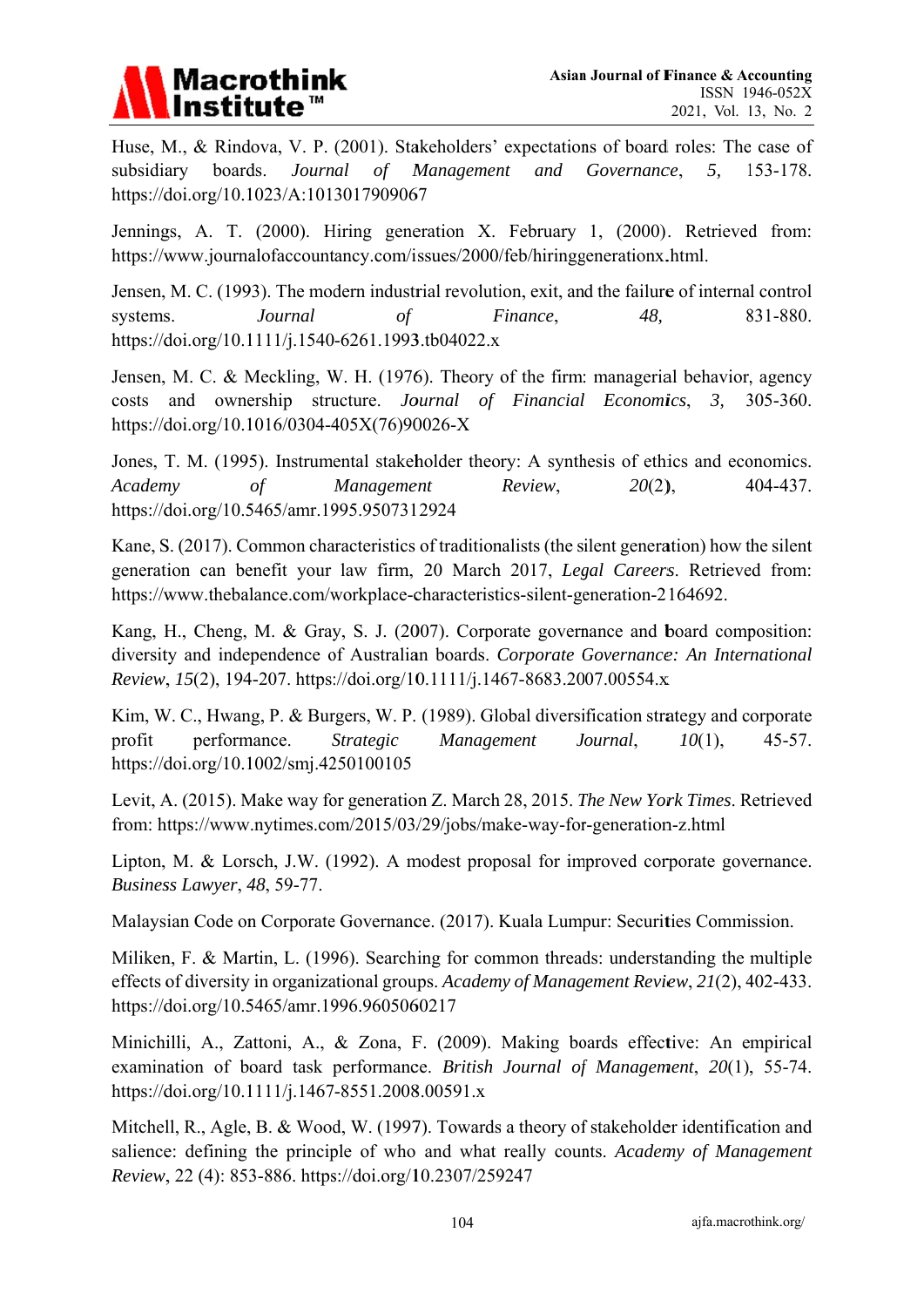

Mohd Saleh, N., Mohd Iskandar, T. & Rahmat, M. M. (2005). Earnings management and board characteristics: Evidence from Malaysia. **Jurnal** Pengurusan, 24.  $77-103.$ https://doi.org/10.17576/pengurusan-2005-24-04

Monks, R. A. G & Minow, N. (1995). Corporate Governance, 5th Edition.

Nachum, L. (2004). Geographic and industrial diversification of developing country firms. Journal  $\sigma f$ Management Studies.  $41.$ 273-294. https://doi.org/10.1111/j.1467-6486.2004.00432.x

Palmer, D. & Barber, B. M. (2001). Challengers, elites, and owning families: a social class theory of corporate acquisitions in the 1960s. Administrative Science Quarterly, 46, 87-120. https://doi.org/10.2307/2667126

Pechersky, A. (2016). Diversity in board of directors: Review of diversity as a factor to enhance board performance. Studia Commercialia Bratislavensia, 9(33), 88-101. https://doi.org/10.1515/stcb-2016-0009

Pesämaa, O; Klaesson, J. & Haahti, A. (2008). Board of directors and its effect on performance: the case of Gnosjö region in Sweden. *Innovative Marketing*, 4(4), 77-85

Pfeffer, J. (1973). Size, composition and function of hospital boards of directors: a study of organization environment linkage. Administrative Science Quarterly, 18, 349-363. https://doi.org/10.2307/2391668

Pfeffer, J. & Salancik, G. R. (1978). The external control of organizations: A resource *dependence perspective.* New York: Harper and Row.

Santalo, J. & Becerra, M. (2008). Competition from specialized firms and the diversification-The Journal Finance, performance linkage.  $\sigma f$  $63(2)$ . April: 851-883. https://doi.org/10.1111/j.1540-6261.2008.01333.x

Sarbanes Oxley Act. (2002). Retrieved from: https://www.sec.gov/about/laws/soa2002.pdf.

Shukeri, S. W., Shin, O. W. & Shaari, M. S. (2012). Do board of characteristics affect firm performance? Evidence from Malaysian public listed firms. International Business Research, 5(9), 120-127. https://doi.org/10.5539/ibr.v5n9p120

Thillainathan, R. (1999). Corporate governance & restructuring in Malaysia – A review of markets, mechanisms, agents & the legal infrastructure. World Bank/OECD Survey of Corporate Governance.

Weisbach, M. S. (1988). Outside directors and CEO turnover. Journal of Financial Economics, 20, 431-460. https://doi.org/10.1016/0304-405X(88)90053-0

Williams, R. (2013). Is gen Y becoming the new "lost generation"? Economic prospects for millennials  $look$ dim. Posted Apr 09. 2013, Retrieved from: https://www.psychologytoday.com/blog/wired-success/201304/is-gen-y-becoming-the-new-l ost-generation.